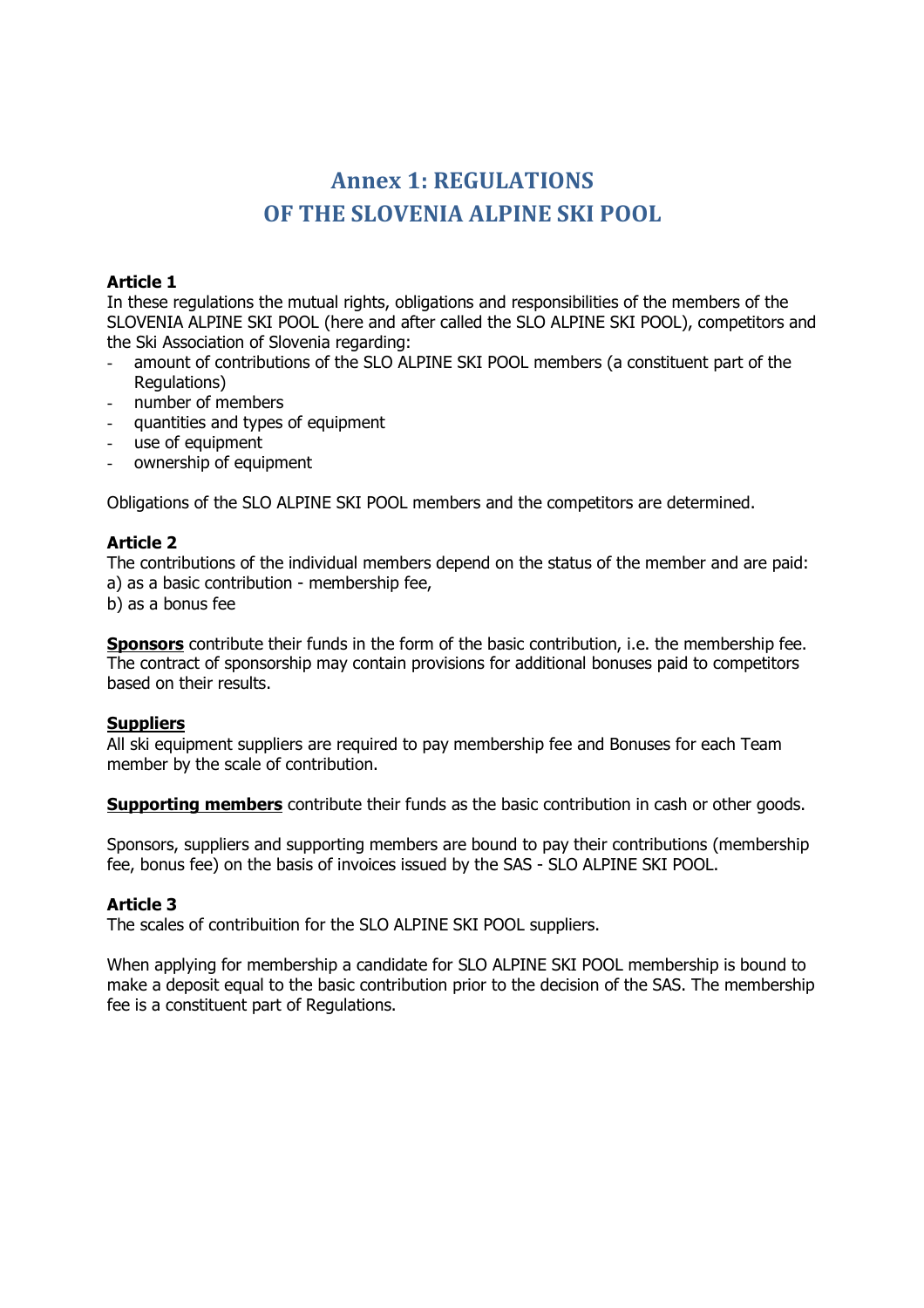## **3.1 Ski&bindingssuppliers**

# **3.1.1**

# **Membership fee**

Basic requested membership fee for skis & bindings suppliers (yearly/per season) is **5.000 €**.

## **3.1.2**

**The scale of contribution** for the package ski & bindings suppliers. Contributions have to be paid for each athlete by FIS ranking as follows.

Athlete ranked by WCSLin any of the disciplines:

| $1^{\rm st}$ - $3^{\rm rd}$         | - € 7.000 |
|-------------------------------------|-----------|
| $4^{\text{th}}$ - $7^{\text{th}}$   | - € 5.000 |
| $8^{\rm th}$ - 15 <sup>th</sup>     | - € 4.000 |
| $16^{\text{th}}$ - 30 <sup>th</sup> | - € 2.500 |
| $31^{\rm st}$ - $50^{\rm th}$       | - € 1.300 |

Suppliers must equip at least 3 athletes in the National Children or Junior Team.

Suppliers with skis, bindings and boots have to assure service and delivery of service material upon individual agreement. For the World cup athletes ranked top 30 by WCSL the supplier shall assure ski service/multi service.

## **3.1.3**

In case athletes achieve Top results during the season supplier is mandatory to pay **Bonuses** by Bonus list for each event as follows:

Olympic Games, World Championship events – individual competitions

| $1st$ place | $-€7.000$ |
|-------------|-----------|
| $2nd$ place | $-64.000$ |
| $3rd$ place | $-62.000$ |

World Cup events - individual competition:

| $1st$ place | $-65.000$ |
|-------------|-----------|
| $2nd$ place | $-63.000$ |
| $3rd$ place | $-61.000$ |

Overall World Cup winner 20.000 €.

Europa Cup - individual competition:

| $1st$ place | $-61.000$ |
|-------------|-----------|
| $2nd$ place | $-600$    |
| $3rd$ place | $-6300$   |

At Europa Cup bonuses are paid only for men up to 23 years and woman up to 21 years. For older athletes there are no bonuses.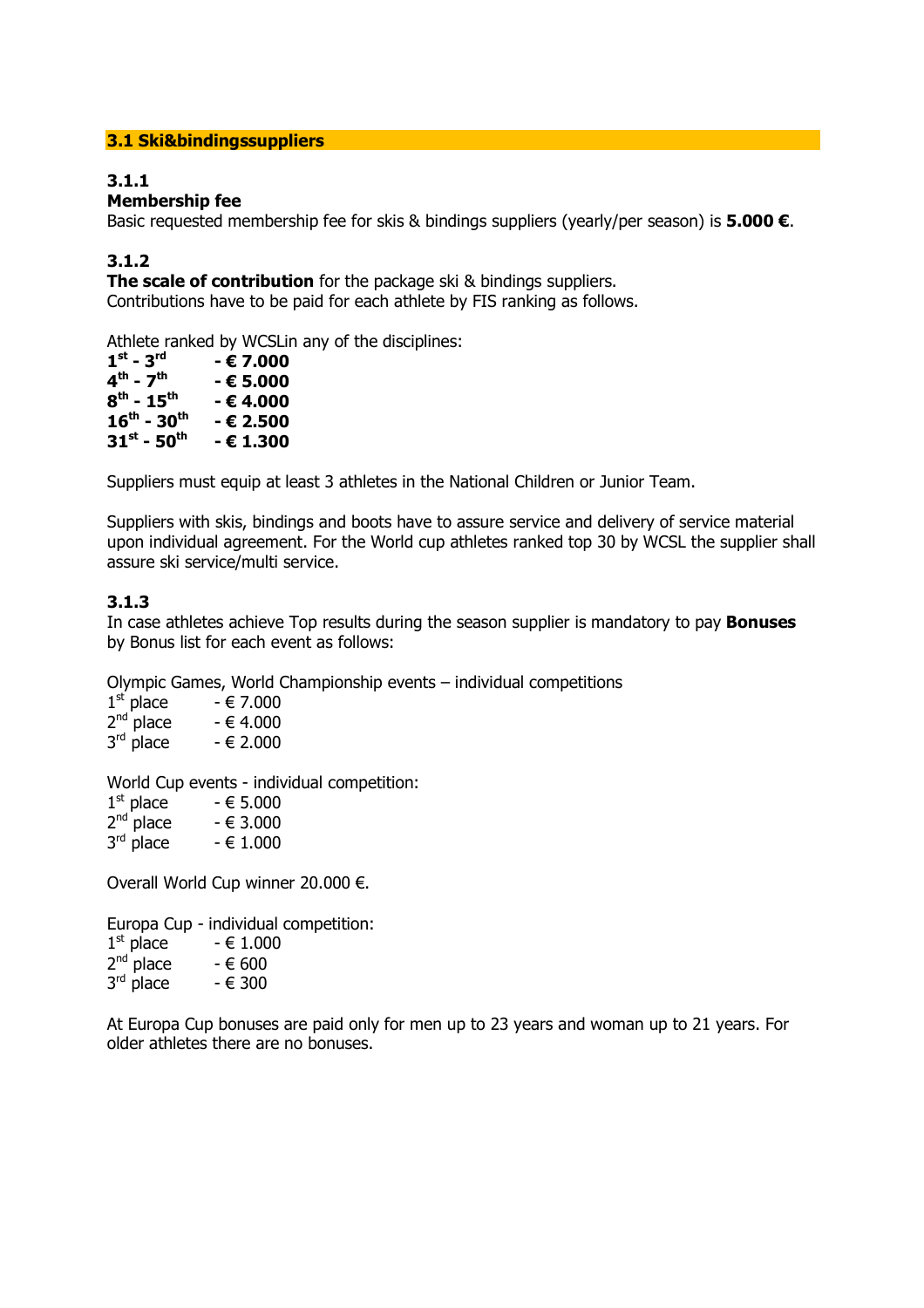# **3.1.4**

The scale of contribution for **equipping trainers**: 1- 3 trainers  $-$  € 500<br>4 - 6 trainers  $-$  € 1.000  $4 - 6$  trainers more than 6 trainers -  $\in$  1.500

The following scale is only valid for SLO ALPINE SKI POOL members that do not equip any athletes.

**3.2 Skibootssuppliers** 

## **3.2.1**

## **Membership fee**

Basic requested membership fee for ski boots suppliers (yearly/per season) is **2.000 €**.

## **3.2.2**

**The scale of contribution** for ski boots suppliers: Contributions have to be paid for each athlete by FIS ranking as follows.

Athlete ranked by WCSL in any of the disciplines:

| $1st - 3rd$                         | - € 1.000 |
|-------------------------------------|-----------|
| $4^{\text{th}} - 7^{\text{th}}$     | - € 800   |
| $8^{th}$ - 15 <sup>th</sup>         | - € 600   |
| $16^{\text{th}}$ - 30 <sup>th</sup> | - € 500   |

Suppliers must equip at least 3 athletes in the National Children or Junior Team.

Suppliers with skis, bindings and boots have to assure service and delivery of service material upon individual agreement. For the World cup athletes ranked top 30 by WCSL the supplier shall assure ski service/multi service.

## **3.2.3**

In case athletes achieve Top results during the season supplier is mandatory to pay **Bonuses** by Bonus list for each event as follows:

Olympic Games, World Championship events – individual competitions

 $1<sup>st</sup>$  place  $- \in 2.000$  $2^{nd}$  place  $\qquad$  -  $\in$  1.000  $3^{\text{rd}}$  place  $\qquad$  -  $\in$  700

World Cup events - individual competition:

| $1st$ place | $-61.000$ |
|-------------|-----------|
| $2nd$ place | - € 700   |
| $3rd$ place | $-6500$   |

Overall World Cup winner - € 3.000.

|                       | Europa Cup - individual competition: |
|-----------------------|--------------------------------------|
| $1st$ place           | - € 500                              |
| $2nd$ place           | - € 300                              |
| $3^{\text{rd}}$ place | - € 200                              |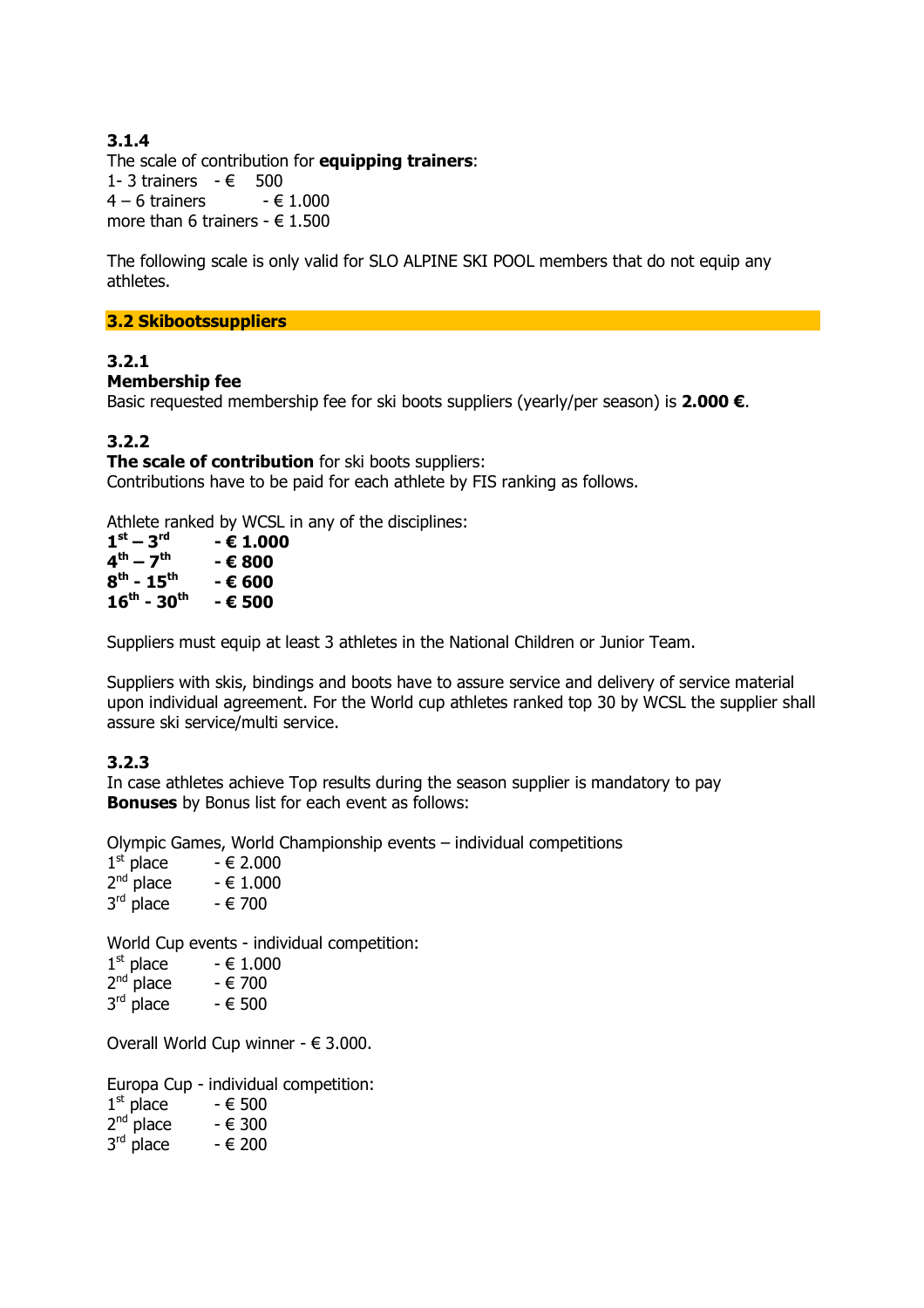Maximal contribution with bonus per season for ski boots supplier is  $\epsilon$  3.000.

# **3.2.4**

The scale of contribution for **equipping trainers**: 1- 3 trainers  $- \epsilon$  $4 - 6$  trainers  $-6$ more than 6 trainers -  $\epsilon$ 

The following scale is only valid for SLO ALPINE SKI POOL members that do not equip any athletes.

## **3.3 Helmets&gogglessuppliers**

# **3.3.1**

## **Membership fee**

Basic requested membership fee for the helmets and goggles suppliers (yearly/per season) is **3.500 €**.

## **3.3.2**

**The scale of contribution** for the helmets and goggles suppliers: Contributions have to be paid for each athlete by FIS ranking as follows.

Athlete ranked by WCSL in any of the disciplines:

| $1st - 3rd$                         |     | - € 3.500 |
|-------------------------------------|-----|-----------|
| $4^{\text{th}} - 7^{\text{th}}$     |     | - € 2.500 |
| $8^{th}$ - 15 <sup>th</sup>         |     | - € 1.500 |
| $16^{\text{th}}$ - 30 <sup>th</sup> |     | -€ 800    |
| $31^{st} - 60^{th}$                 | - € | 500       |

Minimum number of racers, equipped with helmets and goggles is 4 racers.

## **3.3.3**

In case athletes achieve Top results during the season supplier is mandatory to pay **Bonuses** by Bonus list for each event as follows:

Olympic Games, World Championship events – individual competitions

| $1st$ place    | $-€ 4.000$ |
|----------------|------------|
| $2^{nd}$ place | $-62.000$  |
| 3rd place      | $-61.000$  |

World Cup events - individual competition:

| $1st$ place | $-62.000$ |
|-------------|-----------|
| $-nd$       | ---       |

|             | $2nd$ place | $-61.500$ |
|-------------|-------------|-----------|
| $\sim$ rd i |             |           |

 $3^{\text{rd}}$  place  $\qquad$  -  $\in$  800

Overall World Cup winner -  $\in$  4.500.

Europa Cup - individual competition:

| $1st$ place    | - € 800 |
|----------------|---------|
| $2^{nd}$ place | - € 500 |
| 3rd place      | - € 300 |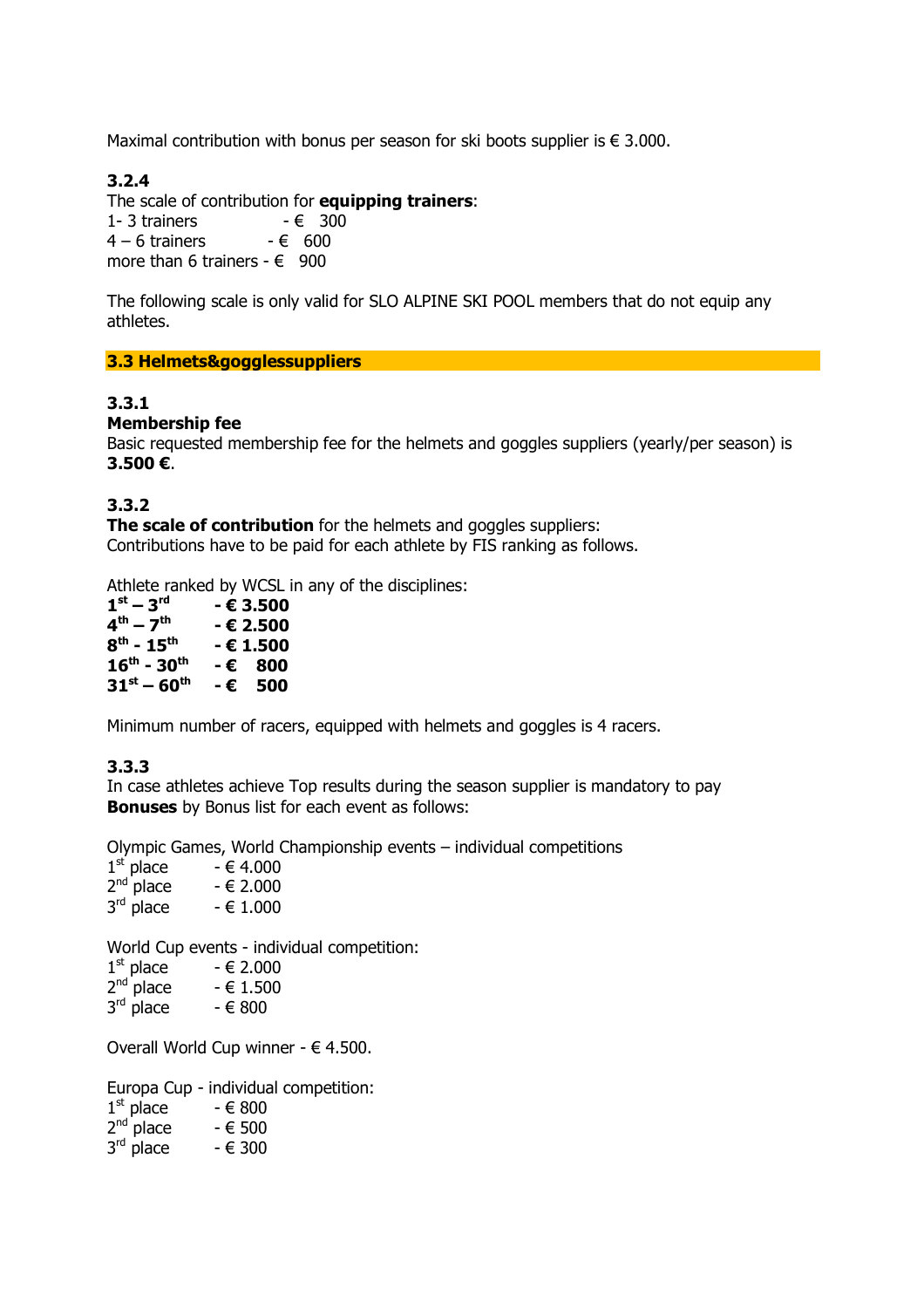#### **3.4Poles&protectorssuppliers**

# **3.4.1**

## **Membership fee**

Basic requested membership fee for the poles and protector suppliers (yearly/per season) is **2.000 €**.

## **3.4.2**

**The scale of contribution** for the poles and protector suppliers: Contributions have to be paid for each athlete by FIS ranking as follows.

Athlete ranked by WCSL in any of the disciplines:

| $1st - 3rd$                         | $-$ € 2.000 |
|-------------------------------------|-------------|
| $4^{th} - 7^{th}$                   | $- 61.000$  |
| $8^{th}$ - 15 <sup>th</sup>         | - € 800     |
| $16^{\text{th}}$ - 30 <sup>th</sup> | - € 500     |
| $31^{st} - 60^{th}$                 | - € 250     |
|                                     |             |

## **3.4.3**

In case athletes achieve Top results during the season supplier is mandatory to pay **Bonuses** by Bonus list for each event as follows:

Olympic Games, World Championship events – individual competitions

| $1st$ place    | $-62.000$ |
|----------------|-----------|
| $2^{nd}$ place | $-61.000$ |
| 3rd place      | - € 700   |

World Cup events - individual competition:

| $1st$ place | - € 1.000 |
|-------------|-----------|
| $2nd$ place | - € 700   |
| $-rd$       |           |

| $3rd$ place |  | $-6500$ |
|-------------|--|---------|
|-------------|--|---------|

Europa Cup - individual competition:

| $1st$ place | - € 500 |
|-------------|---------|
| $2nd$ place | - € 300 |
| $3rd$ place | - € 200 |

**3.5Glovessupplier** 

# **3.5.1**

# **Membership fee**

Basic requested membership fee for gloves suppliers (yearly/per season) is **1.000 €**.

# **3.5.2**

**The scale of contribution** for gloves suppliers:

Contributions have to be paid for each athlete by FIS ranking as follows.

Athlete ranked by WCSL in any of the disciplines:

| $1st - 3rd$                         | - € 1.000 |
|-------------------------------------|-----------|
| $4^{\text{th}} - 7^{\text{th}}$     | - € 800   |
| $8^{th}$ - 15 <sup>th</sup>         | - € 600   |
| $16^{\text{th}}$ - 30 <sup>th</sup> | - € 500   |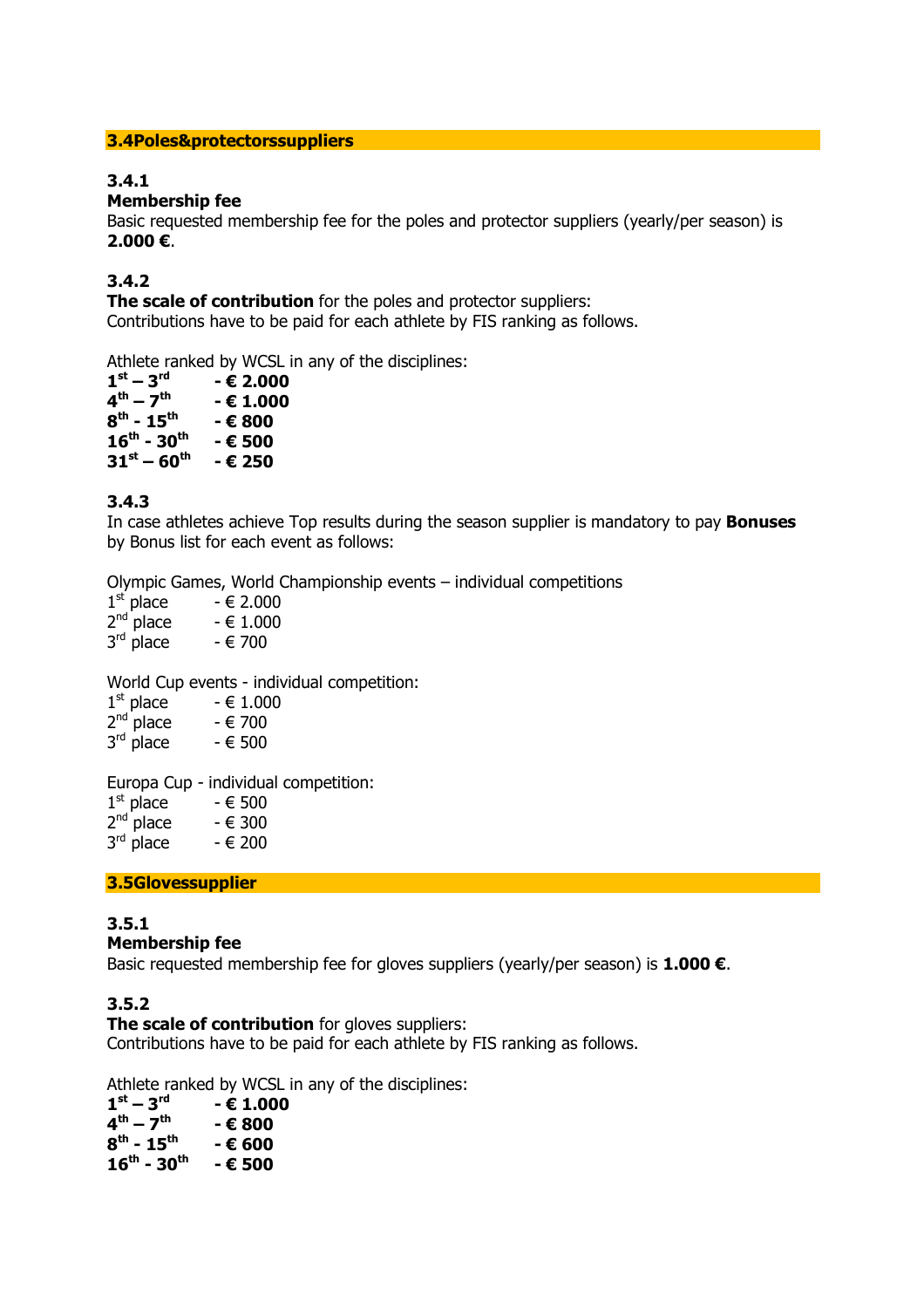# **3.5.3**

In case athletes achieve Top results during the season supplier is mandatory to pay **Bonuses** by Bonus list for each event as follows:

Olympic Games, World Championship events – individual competitions

| $1st$ place | $-62.000$ |
|-------------|-----------|
| $2nd$ place | $-61.000$ |
| $3rd$ place | - € 700   |

World Cup events - individual competition:

| $2^{nd}$ place | - € 700 |
|----------------|---------|
|                |         |

 $3^{\text{rd}}$  place  $\qquad$  -  $\in$  500

Overall World Cup winner - € 3.000.

Europa Cup - individual competition:  $1<sup>st</sup>$  place  $- \epsilon$  500

| $2^{nd}$ place | $-6300$ |
|----------------|---------|
| امب –          |         |

 $3^{\text{rd}}$  place  $\qquad$  -  $\in$  200

Maximal contribution with bonus per season for gloves supplier is  $\epsilon$  3.000.

## **Article 4**

In case producer of any ski equipment doesn't want to enter the Pool as a member, Ski Association of Slovenia will require the above stated amounts from the team members which will insist on use of the equipment of such producer.

In case member is not willing to cover Contribution and Bonuses for some of the athletes who would like to use their equipment, those athletes are obligated to cover costs themselves.

## **Article 5**

The number of sponsors, suppliers and members depends on the financial scheme of the SLO ALPINE SKI POOL and on the SAS Executive committee decision.

The number of sponsors and members is determined on the basic of decrees issued by the SAS Executive committee (if possible for the period of one Olympic cycle - 4 years).

## **Article 6**

The suppliers shall give the SLO ALPINE SKI POOL at its disposal or in free use for an individual competitor equipment with which the Ski Association of Slovenia equips the competitors.

The quantity and the quality of the equipment shall meet the world standards of the top skiing. In the year of the Winter Olympic Games and the World Championship the suppliers shall supply additional equipment only for the participants.

The quantity of the equipment, for particular category of the athletes, should be determined with individual contract, depending on how many athletes from every category supplier equips. Categories for ranking the athletes are determined in Article 5 of the SLO ALPINE SKI POOL Statute.